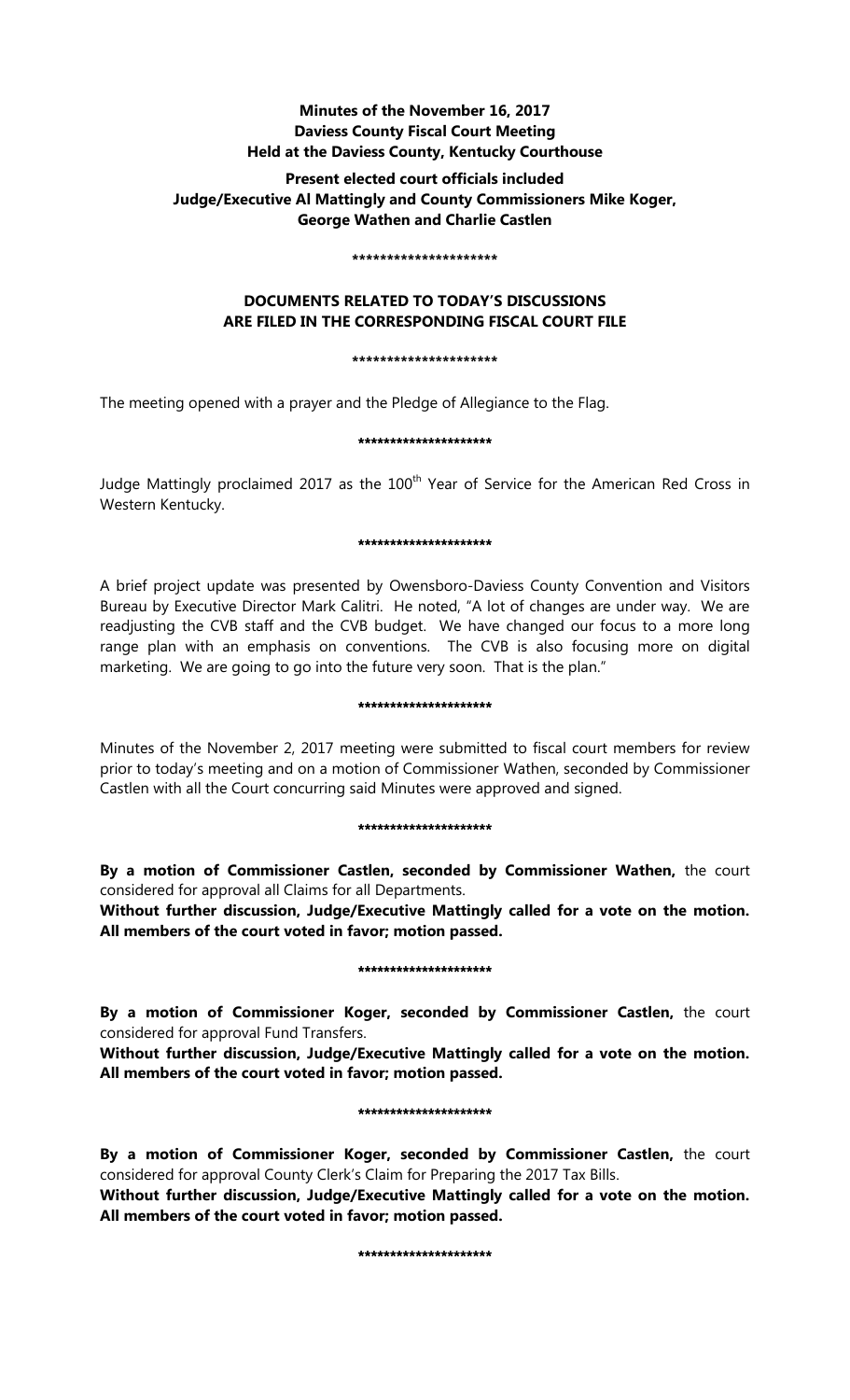**By a motion of Commissioner Koger, seconded by Commissioner Castlen,** the court considered for approval Daviess County Detention Center's Updated Policies & Procedures Manuals.

**Without further discussion, Judge/Executive Mattingly called for a vote on the motion. All members of the court voted in favor; motion passed.** 

#### \*\*\*\*\*\*\*\*\*\*\*\*\*\*\*\*\*\*\*

**By a motion of Commissioner Castlen, seconded by Commissioner Wathen,** the court considered for approval a MOA with Henderson County regarding Emergency Fire Protection.

Resulting from the temporary closing of the Spottsville Bridge, as stated by Judge Mattingly, this MOA states, "From 6 p.m. December 1, 2017 to 5 a.m. on December 4, 2017, and from 6 p.m. December 8, 2017 to 5 a.m. on December 11, 2017, the volunteer fire departments in western Daviess County, as well as the Daviess County Fire Department, agree to provide, if at all possible, assistance to the Reed Volunteer Fire Department (RVFD) in case of an emergency that prompts RVFD to request such aid. Those dates and times correspond to repairs on the Spottsville Bridge that will force the complete closing of the span and may keep other Henderson County fire departments from being able to help the RVFD in a timely manner."

**Without further discussion, Judge/Executive Mattingly called for a vote on the motion. All members of the court voted in favor; motion passed.** 

### \*\*\*\*\*\*\*\*\*\*\*\*\*\*\*\*\*\*\*\*

**By a motion of Commissioner Castlen, seconded by Commissioner Wathen,** the court considered for approval Renew **Bid No. 04-2017** with Action Pest Control for Mosquito Control Program.

**Without further discussion, Judge/Executive Mattingly called for a vote on the motion. All members of the court voted in favor; motion passed.** 

## \*\*\*\*\*\*\*\*\*\*\*\*\*\*\*\*\*\*\*\*\*\*

**By a motion of Commissioner Wathen, seconded by Commissioner Koger,** the court considered for approval Award **Bid No. 41-2017**: Community Notification Siren; EMA to Safer Services for a Whelen VortexR4. Siren for \$18,500.

**Without further discussion, Judge/Executive Mattingly called for a vote on the motion. All members of the court voted in favor; motion passed.** 

## \*\*\*\*\*\*\*\*\*\*\*\*\*\*\*\*\*\*\*\*\*

**By a motion of Commissioner Wathen, seconded by Commissioner Koger,** the court considered for approval Cathy Switzer (37-2017) to the **Paradise Park Board** (4 terms) - TERM: 12/1/2017 – 12/1/2021.

**Without further discussion, Judge/Executive Mattingly called for a vote on the motion. All members of the court voted in favor; motion passed.** 

#### \*\*\*\*\*\*\*\*\*\*\*\*\*\*\*\*\*\*\*\*\*

**By a motion of Commissioner Castlen, seconded by Commissioner Koger,** the court considered for approval *Jamie Bisel* (35-2017, Partial term & *Jan Goldman* (36-2017, 1 term) to the **OASIS Board -** TERMS: 12/1/2017 – 12/1/2020.

**Without further discussion, Judge/Executive Mattingly called for a vote on the motion. All members of the court voted in favor; motion passed.** 

**\*\*\*\*\*\*\*\*\*\*\*\*\*\*\*\*\*\*\*\*\***